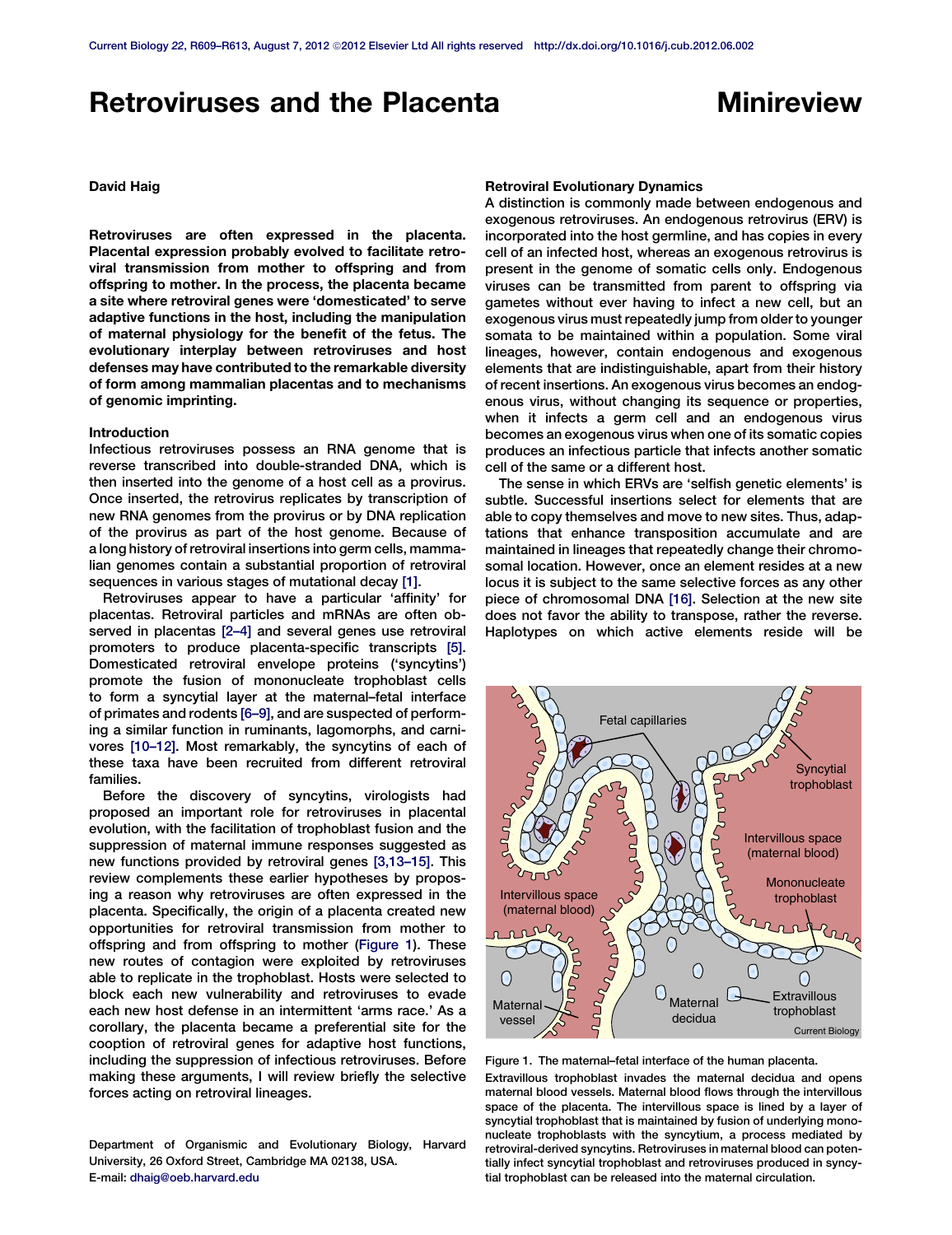#### Box 1

#### Endogenous retroviruses of sheep.

Interactions among Jaagsiekte sheep retrovirus (JSRV), enzootic nasal tumor virus (ENTV), and related endogenous retroviruses (enJSRVs) illustrate the complex ecology of infectious and domesticated retroviruses. JSRV and ENTV cause tumors of the respiratory epithelia of sheep and are spread by respiratory aerosols [\[42,43\]](#page-4-0) whereas enJSRVs are expressed on both sides of the maternal–fetal interface by trophoblast and uterine epithelium [\[44\].](#page-4-0) Several enJSRVs have incorporated into the sheep genome over the past 5–7 million years, presumably from a pool of low-frequency infectious viruses of which they are the sporadic record. The most recent insertions, many of them polymorphic, form a clade with JSRV and ENTV [\[45\]](#page-4-0).

During ovine pregnancy, binucleate trophoblast cells (BNCs) fuse with uterine epithelial cells to produce a syncytial plaque populated by placental and maternal nuclei [\(Figure 2](#page-2-0)) [\[46\].](#page-4-0) Multiple enJSRV env genes are expressed in BNCs, syncytial plaques, and the uterine epithelium [\[44\].](#page-4-0) Suppression of env proteins on both sides of the maternal–fetal interface causes trophoblast abnormalities and abortion of most pregnancies [\[10\].](#page-3-0)

enJSRV-encoded env proteins interfere with JSRV entrance into cultured cells by receptor interference [\[47\]](#page-4-0) and a gag protein encoded by enJS56A1, a duplicated ERV, interferes with JSRV exit from cultured cells [\[45,48\]](#page-4-0). enJSRVs are highly expressed in trophoblast and uterine epithelium but not at appreciable levels in the pulmonary and nasal epithelia where JSRV and ENTV are expressed [\[49\].](#page-4-0) Therefore, JSRV and ENTV are unlikely to be the targets of enJSRV-encoded interference. In fact, enJSRVs may tolerize adult sheep to JSRV and ENTV, explaining the absence of an antibody response to infections by these viruses [\[47\]](#page-4-0). Domesticated enJSRVs probably target infectious enJSRVs expressed in the placenta or uterus. One ERV, enJSRV-26, has been detected in a single sheep and is thus a strong candidate for an infectious ERV recently integrated into the germline. Significantly, a mutation in the signal peptide of its env gene allows enJSRV-26 to evade restriction by the enJS56A1 gag protein [\[50\].](#page-4-0)

eliminated rapidly from a population if viral replication is associated with significant costs to organism fitness. Insertions that survive this selective filter are subject to selection of variants that enhance host fitness and to mutations that degrade former viral functions no longer subject to selection. Thus, most elements are subject to inexorable degradation of their ability to transpose [\[17\]](#page-3-0). In the simplest case, homologous recombination between the flanking long-terminal repeats (LTRs) of a retroelement generates a 'solo LTR' with deletion of all intervening material [\[18\].](#page-3-0) Germlines retain active elements only to the extent that some lineages transpose to new loci faster than elements are eliminated or domesticated.

Undoubtedly, many more retroviruses have moved into the germline than have left traces in sequenced genomes because of host-level selection against new insertions. Each insertion occurs on a single chromosome and is therefore initially a rare variant at its locus. If the element causes substantial costs to organism fitness, then it is doomed at that locus, although it may leave transposed descendants at other sites before its own extinction. For an insertion to become common, its effects must be nearly neutral and its haplotype increase in frequency by drift or hitchhiking ('luck'), or the insertion must confer an advantage on its haplotype and be subject to a selective sweep. Therefore, actively-transposing elements will usually be rare at each particular locus because they are costly to hosts, whereas fixed elements are likely to be nearly neutral or beneficial to hosts [\[19\].](#page-3-0)

Host defenses have evolved to control costs associated with active transposition [\[20,21\].](#page-3-0) Effective defenses inactivate most newly inserted elements. This increases the proportion of insertions that are nearly neutral and thereby promotes the accumulation of retroelements, or their remnants, in the genome [\[22\].](#page-3-0) Some of these elements may increase in frequency because they confer a benefit on host fitness by interfering with the transposition of active elements, including their own progenitors [\[23,24\]](#page-3-0).

### Placental Contagion

Retroviruses gain entry to new host cells when viral coat proteins encoded by envelope (env) genes bind to cellsurface receptors. The coding sequence of an env gene is maintained under one of two conditions: either it belongs to a retroviral lineage that has continued to move between cells or the env protein has acquired a function beneficial to host fitness. Several ERV families expressed in the human placenta contain members with intact env genes [\[25\]](#page-3-0), suggesting that the principal mechanism of proliferation within these families has involved reinfection, i.e. movement between cells by elements that encode their own env [\[19\]](#page-3-0). Placental expression of ERVs would be explained if such activity facilitated entry of the ERVs' progenitors into the germline. For example, placental expression of an ERV might induce immunological tolerance to its subsequent mobilization in other tissues [\[9\]](#page-3-0). A simpler hypothesis is that ERVs are expressed in the trophoblast because their immediate progenitors transposed into the germline from the trophoblast (or from the trophoblast via other somatic cells).

The close apposition of uterine and placental tissues creates a site for viral transmission from mother to fetus. By this path, a heterozygous ERV in the mother could potentially colonize all of a mother's offspring, not just the 50% that inherit the ERV by Mendelian means. For this to be an effective route of ongoing contagion, viruses transmitted from mother to placenta must sometimes re-infect somatic or germ cells of the fetus (or mother) before the placenta is discarded at delivery. Retroviruses are known to use this route: HIV-1 can be transmitted from mother to fetus across the placenta [\[26\]](#page-3-0) and endogenous Jaagsiekte Sheep Retroviruses (enJSRVs) expressed in the uterine epithelium of ewes infect transplanted cattle embryos (Box 1) [\[27\].](#page-3-0) Transplacental infection is analogous to vertical transmission of retroviruses in breast milk [\[23,28\].](#page-3-0)

Retroviruses could also be transmitted across the placenta in the reverse direction, from offspring to mother. In this scenario, placental expression allows ERVs to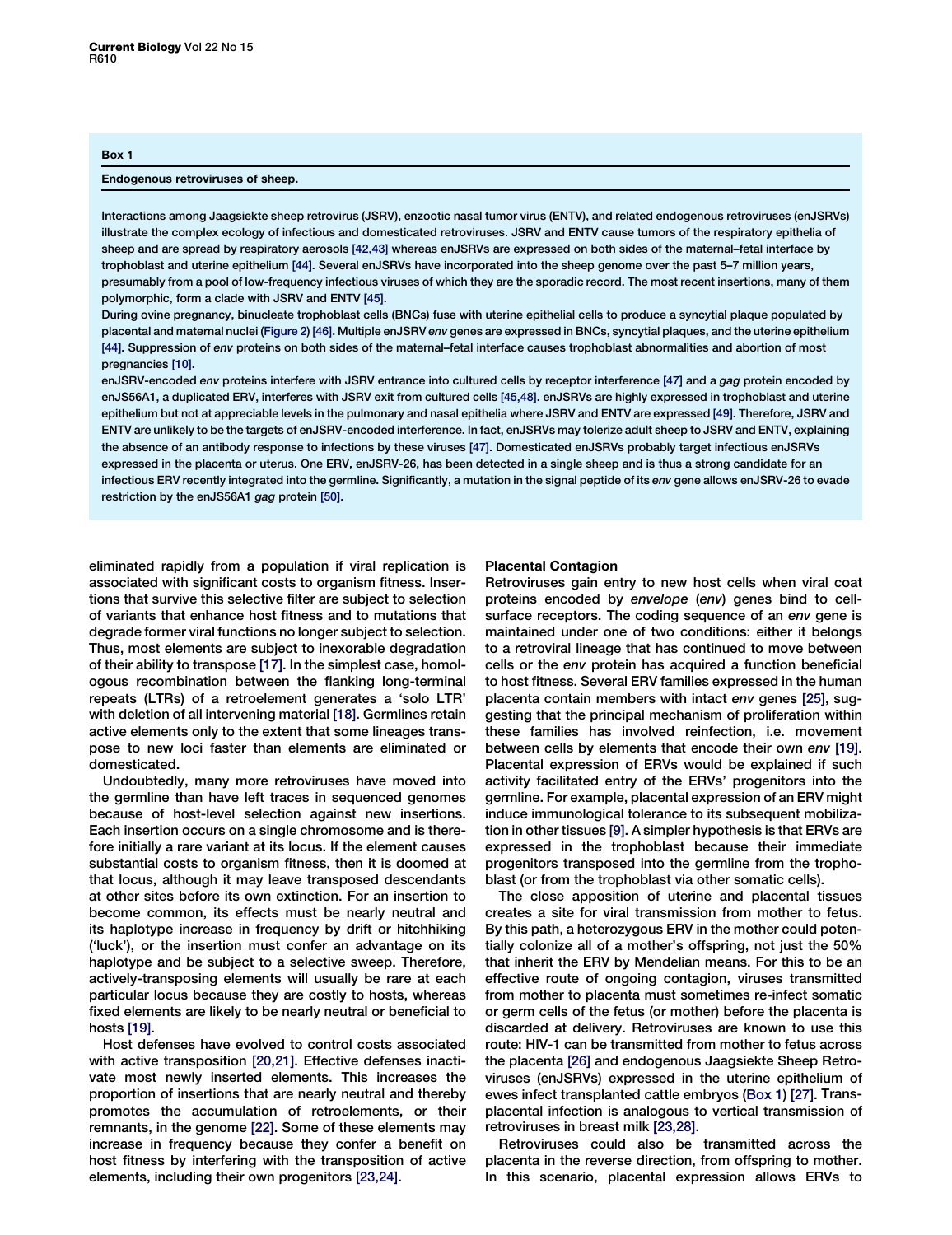<span id="page-2-0"></span>colonize new sites in maternal genomes. An ERV expressed in the trophoblast could release particles or microvesicles that infect maternal tissues (or the tissues of litter-mates via the maternal circulation). Insertions in somatic cells of the mother could be a way-station for infection of her oocytes (with endogenous transmission to future offspring) and for various routes of exogenous transmission (including transmission across future placentas to future offspring).

Male and female germlines are different environments from the perspective of ERVs and related retroelements. Spermatogonial stem cells, for example, continue to divide throughout adult life, such that a new insertion of an exogenously acquired virus can be transmitted to an indefinite number of sperm. By contrast, female germ cells enter meiosis during embryonic development. These differences may create distinct vulnerabilities to retroviral proliferation in male and female germlines and, as a consequence, different repertoires of host defenses. From the host perspective, the benefits of suppressing retroviral transmission from trophoblast to mother is much weaker for fathers than for mothers, especially when mothers produce future offspring with new partners, because any costs of retroviral colonization of mothers' germlines or somata will have little effect on fathers' future fitness. Therefore, one might expect relaxed selection on paternal germlines to suppress placental retroviruses transmitted via sperm but stringent selection on maternal germlines to suppress the same retroviruses transmitted via eggs. These considerations raise the question whether some ERVs are expressed at higher levels in trophoblast when paternally inherited than when maternally inherited (i.e., whether ERVs exhibit imprinted expression).

# Genome Defense and Genomic Imprinting

Genomic imprinting refers to the process by which some genes are expressed differently depending on whether they are inherited from mother or father. Host defenses against selfish genetic elements have been proposed to explain the evolution of genomic imprinting [\[29–32\]](#page-3-0). Such proposals are motivated by three principal lines of evidence. First, there is considerable overlap in the molecular machinery responsible for suppression of transposable elements (TEs) and for imprinted gene expression [\[29,33\]](#page-3-0). Second, some families of repetitive sequences show different epigenetic modifications on maternal and paternal transmission [\[34,35\]](#page-3-0). Third, some imprinted genes are derived from retroviruses or are retroposed host genes that have moved to new sites using retroelement-encoded mechanisms [\[5,36\]](#page-3-0).

Barlow [\[29\]](#page-3-0) noted that DNA methylation both inactivates 'foreign' DNA and controls imprinted gene expression. She proposed that the ancestral function of DNA methylation was host defense and that imprinted genes contain sequences that are subject to methylation because they look like foreign DNA. McDonald and colleagues [\[30\]](#page-3-0) similarly proposed that imprinted genes possess features that cause them ''to be perceived as 'foreign' nucleic acids by the host cellular defense systems that target TE and viral transcripts''. These hypotheses appear to argue that defense is the primary function of DNA methylation and that imprinting is an incidental side-effect for genes that happen to look foreign.

Phylogenetic comparisons have been interpreted as strongly supporting the genome-defense hypothesis for the evolution of imprinting [\[31\]](#page-3-0) and as providing ''direct



Figure 2. Formation of the syncytial plaque of ovine placentas. Binucleate cells form in the layer of mononucleate trophoblast and fuse with uterine epithelial cells to form a syncytium containing nuclei from both generations. Syncytins derived from retroviral env genes are suspected of mediating these cell fusions. Modified after [\[46\].](#page-4-0)

evidence that retrotransposon insertion can drive the evolution of genomic imprinting in mammals'' [\[37\].](#page-4-0) These conclusions are based on evidence that marsupial and eutherian genomes contain more LTR elements than monotreme genomes [\[31\]](#page-3-0) and that two paternally-expressed imprinted genes, PEG10 and RTL1, have been derived from sushi-class retrotransposons [\[36\].](#page-4-0) PEG10 is absent from monotreme genomes but present in marsupial and eutherian genomes [\[37\]](#page-4-0) whereas RTL1 is restricted to eutherian genomes [\[38\]](#page-4-0). PEG10 is seen as having been imprinted at the moment of insertion in the genome because it was recognized as foreign by host defense mechanisms [\[31,37\]](#page-3-0). But this does not explain why silencing should be maternal-specific at PEG10 (but paternal-specific at other loci); why other insertions of similar elements are unimprinted [\[36\];](#page-4-0) how the initial insertion on a single chromosome spread to fixation; and, why imprinting has been maintained at this locus since the common ancestor of marsupial and eutherian mammals. All these questions are the province of adaptive hypotheses such as the parental conflict hypothesis [\[39\].](#page-4-0)

Genome-defense hypotheses have hitherto had little to say on the defining feature of genomic imprinting, namely why defense mechanisms should be sex-specific. In the previous section, I suggested that ERVs might exhibit preferential paternal expression in trophoblast because of relaxed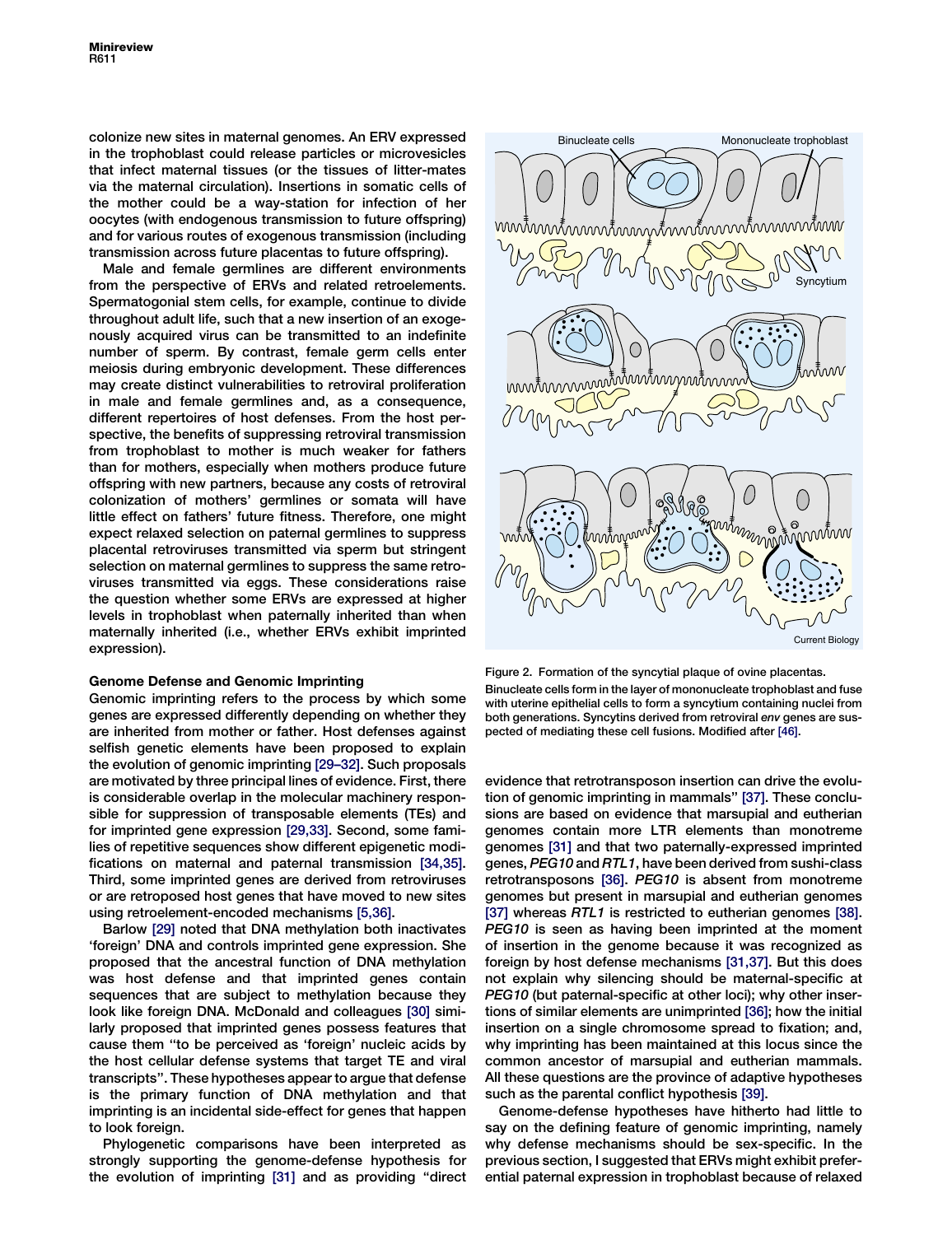<span id="page-3-0"></span>selection in paternal germlines to reduce the spread of ERVs from placentas to mothers. Similar arguments can be made for epigenetic modifications of other kinds of selfish genetic elements. Whether these modifications are predicted to favor maternal or paternal expression will depend on the details of how particular elements increase their copy number in male and female germlines, and whether the modifications are adaptations of the host or parasite. Sex-specific modifications of gametes may sometimes reflect sexspecific adaptations of hosts, because the two germlines have different vulnerabilities to selfish genetic elements, and sometimes reflect sex-specific adaptations of the elements to exploit these sex-specific vulnerabilities. As an added complication, conflict between maternal and paternal genomes over imprinted gene expression may result in defensive flaws that are exploited by selfish elements.

The genome-defense and parental conflict hypotheses have sometimes been presented as rival explanations for the evolution of genomic imprinting. Academic disputes are futile if the supposedly competing camps address different questions. In particular, questions of evolutionary history and mechanism are complementary to questions of adaptive function [\[40\].](#page-4-0) The defense hypothesis addresses the ancestral function of imprinting mechanisms whereas the conflict hypothesis is concerned with questions of why an initially rare imprinted allele should spread to fixation (selective origin) and why imprinting persists for long evolutionary periods at imprinted loci (selective maintenance). Hypotheses about the adaptive function of imprinting presuppose a source of 'imprinted' variation, otherwise there is nothing on which natural selection can act. Different defense mechanisms in male and female germlines provide a plausible source of such variation.

# Conclusion

Mother and offspring come into intimate contact at the placenta, which is a potential route for transmission of pathogens between the generations. The placenta is also a site across which resources are transferred to the developing fetus and from which hormones and other factors are released into the mother's circulation to influence maternal metabolism for fetal benefit. As such, a fetus resembles a parasite engrafted on a maternal host [\[41\]](#page-4-0). Natural selection may have coopted adaptations of retroviruses, for their parasitic existence, to help fetuses 'parasitize' their mothers.

#### **References**

- 1. Coffin, J.M., Hughes, S.H., and Varmus, H.E., eds. (1997). Retroviruses (Cold Spring Harbor: Cold Spring Harbor Laboratory Press).
- 2. Johnson, P.M., Mwenda, J.M., and Lyden, T.W. (1990). Endogenous retroviral expression in the human placenta. Am. J. Reprod. Immunol. 23, 115–120.
- 3. Harris, J.R. (1998). Placental endogenous retrovirus (ERV): structural, functional, and evolutionary significance. BioEssays 20, 307–316.
- 4. Rote, N.S., Chakrabarti, S., and Stetzer, B.P. (2004). The role of human endogenous retroviruses in trophoblast differentiation and placental development. Placenta 25, 673–683.
- 5. Cohen, C.J., Lock, W.M., and Mager, D.L. (2009). Endogenous retroviral LTRs as promoters for human genes: a critical assessment. Gene 448, 105–114.
- 6. Mi, S., Lee, X., Li, X., Veldman, G.M., Finnerty, H., Racie, L., LaVallie, E., Tang, X.Y., Edouard, P., Howes, S., Keith, J.C., and McCoy, J.M. (2000). Syncytin is a captive retroviral envelope protein involved in human placental morphogenesis. Nature 403, 785–789.
- Frendo, J.L., Olivier, D., Cheynet, V., Blond, J.L., Bouton, O., Vidaud, M., Rabreau, M., Evain-Brion, D., and Mallet, F. (2003). Direct involvement of HERV-W Env glycoprotein in human trophoblast cell fusion and differentiation. Mol. Cell. Biol. 23, 3566–3574.
- 8. Dupressoir, A., Vernochet, C., Bawa, O., Harper, F., Pierron, G., Opolon, P., and Heidmann, T. (2009). Syncytin-A knockout mice demonstrate the critical role in placentation of a fusogenic, endogenous retrovirus-derived, envelope gene. Proc. Natl. Acad. Sci. USA 106, 12127–12132.
- 9. Dupressoir, A., Vernochet, C., Harper, F., Guégan, J., Dessen, P., Pierron, G., and Heidmann. T. (2011). A pair of co-opted retroviral syncytin genes is and Heidmann, T. (2011). A pair of co-opted retroviral sy*ncytin* genes is<br>required for formation of the two-layered murine placental syncytiotrophoblast. Proc. Natl. Acad. Sci. USA 108, E1164–E1173.
- Dunlap, K.A., Palmarini, M., Varela, M., Burghardt, R.C., Hayashi, K., Farmer, J.L., and Spencer, T.E. (2006). Endogenous retroviruses regulate periimplantation placental growth and differentiation. Proc. Natl. Acad. Sci. USA 103, 14390–14395.
- 11. Heidmann, O., Vernochet, C., Dupressoir, A., and Heidmann, T. (2009). Identification of an endogenous retroviral envelope gene with fusogenic activity and placenta-specific expression in the rabbit: a new ''syncytin'' in a third order of mammals. Retrovirology 6, 107.
- 12. Cornelis, G., Heidmann, O., Bernard-Stoecklin, S., Reynaud, K., Véron, G., Mulot, B., Dupressoir, A., and Heidmann, T. (2012). Ancestral capture of syncytin-Car1. a fusogenic endogenous retroving annolved sy*ncytin-Car1*, a fusogenic endogenous retroviral *envelope* gene involved<br>in placentation and conserved in Carnivora. Proc. Natl. Acad. Sci. USA 109, E432–E441.
- 13. Cohen, M., and Larsson, E. (1988). Human endogenous retroviruses. Bioessays 9, 191–196.
- 14. Harris, J.R. (1991). The evolution of placental mammals. FEBS Lett. 295, 3–4.
- 
- 15. Villareal, L.P. (1997). On viruses, sex, and motherhood. J. Virol. 71, 859–865. McAllister, B.F., and Werren, J.H. (1997). Phylogenetic analysis of a retrotransposon with implications for strong evolutionary constraints on reverse transcriptase. Mol. Biol. Evol. 14, 69–80.
- 17. Gifford, R., and Tristem, M. (2003). The evolution, distribution and diversity of endogenous retroviruses. Virus Genes 26, 291–315.
- 18. Belshaw, R., Watson, J., Katzoukaris, A., Howe, A., Woolven-Allen, J., Burt, A., and Tristem, M. (2007). Rate of recombinational deletion among human endogenous retroviruses. J. Virol. 81, 9437–9442.
- 19. Belshaw, R., Pereira, V., Katzourakis, A., Talbot, G., Paces, J., Burt, A., and Tristem, M. (2004). Long-term reinfection of the human genome by endogenous retroviruses. Proc. Natl. Acad. Sci. USA 101, 4894–4899.<br>Brookfield. J.F.Y. (2005). The ecology of the genome — mobile DNA
- 20. Brookfield, J.F.Y. (2005). The ecology of the genome elements and their hosts. Nat. Rev. Genet. 6, 128–136.
- 21. Maksakova, I.A., Mager, D.L., and Reiss, D. (2008). Keeping active endogenous retroviral-like elements in check: the epigenetic perspective. Cell. Mol. Life Sci. 65, 3329–3347.
- 22. Jern, P., and Coffin, J.M. (2008). Effects of retroviruses on host genome function. Annu. Rev. Genet. 42, 709–732.
- 23. Gardner, M.B., Kozak, C.A., and O'Brien, S.J. (1991). The Lake Casitas wild mouse: evolving genetic resistance to retroviral disease. Trends Genet. <sup>7</sup>, 22–27.
- 24. Best, S., Le Tissier, P.R., and Stoye, J.P. (1997). Endogenous retroviruses and the evolution of resistance to retroviral infection. Trends Microbiol. 5, 313–318.
- 25. Seifarth, W., Frank, O., Zeilfelder, U., Spiess, B., Greenwood, A.D., Hehlmann, R., and Leib-Mösch, C. (2005). Comprehensive analysis of human endogenous retrovirus transcriptional activity in human tissues with a retrovirus-specific microarray. J. Virol. 79, 341–352.
- 26. Lewis, S.H., Reynolds-Kohler, C., Fox, H.E., and Nelson, J.A. (1990). HIV-1 in trophoblastic and villous Hofbauer cells, and haematological precursors in eight-week fetuses. Lancet 335, 565–568.
- Black, S.G., Arnaud, F., Burghardt, R.C., Satterfield, M.C., Fleming, J.A.G.W., Long, C.R., Hanna, C., Murphy, L., Biek, R., Palmarini, M., and Spencer, T.E. (2010). Viral particles of endogenous betaretroviruses are released in the sheep uterus and infect the conceptus trophectoderm in a transspecies embryo transfer model. J. Virol. 84, 9078–9085.
- 28. Hino, S. (2011). Establishment of the milk-borne transmission as a key factor for the peculiar endemicity of human T-lymphotropic virus type 1 (HTLV-1): the ATL Prevention Program Nagasaki. Proc. Japan Acad. B 87, 152–166.
- 29. Barlow, D.P. (1993). Methylation and imprinting: from host defense to gene regulation? Science 260, 309–310.
- 30. McDonald, J.F., Matzke, M.A., and Matzke, A.J. (2005). Host defenses to transposable elements and the evolution of genomic imprinting. Cytogenet. Genome Res. 110, 242–249.
- 31. Pask, A.J., Papenfuss, A.T., Ager, E.I., McColl, K.A., Speed, T.P., and Renfree, M.B. (2009). Analysis of the platypus genome suggests a transposon origin for mammalian imprinting. Genome Biol. 10, R1.
- 32. Kaneko-Ishino, T., and Ishino, F. (2010). Retrotransposon silencing by DNA methylation contributed to the evolution of placentation and genomic imprinting in mammals. Dev. Growth Different. 52, 533–543.
- 33. Yoder, J.A., Walsh, C.P., and Bestor, T.H. (1997). Cytosine methylation and the ecology of intragenomic parasites. Trends Genet. 13, 335–340.
- Sanford, J.P., Clark, H.J., Chapman, V.M., and Rossant, J. (1987). Differences in DNA methylation during oogenesis and spermatogenesis and their persistence during early embryogenesis in the mouse. Genes Dev. 1, 1039– 1046.